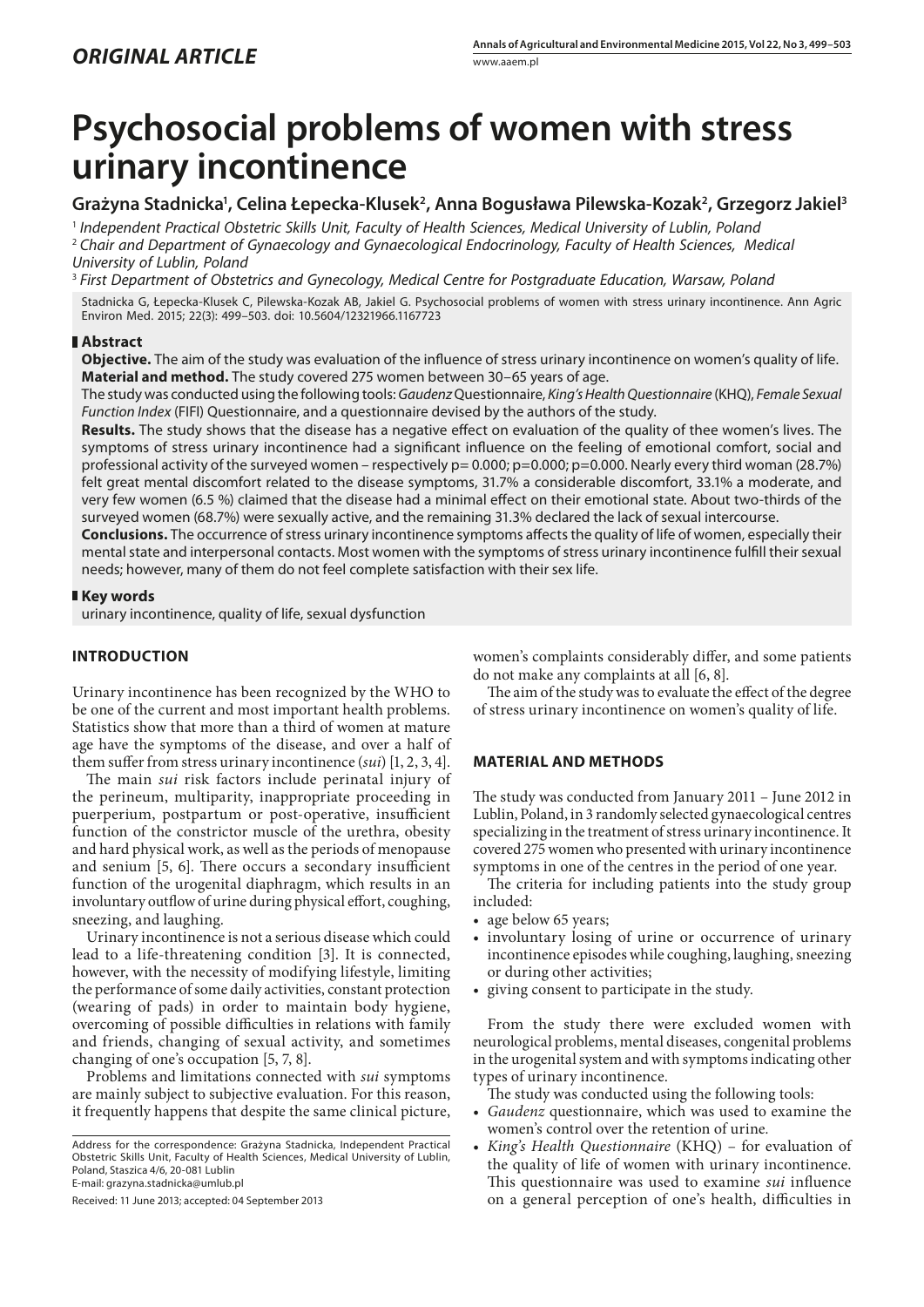performing professional functions and interpersonal contacts, mental state, and the occurrence of problems caused by the continuous wearing of pads, involuntary losing of urine, wetting of clothes, unpleasant smell, embarrassment (a feeling of shame).

- • *Female Sexual Function Index* (FIFI) questionnaire to evaluate sexual dysfunctions; was used to examine *sui* effects on sexual arousal disorders or lack of arousal, orgasm disorders, as well as disorders connected with pain, and also general satisfaction with sex life.
- The questionnaire devised by the study authors collected social and demographic data and the occurrence of chronic diseases.

In the study there was adopted the classification of stress urinary incontinence *(sui)* according to Stamey, which describes the advancement of clinical symptoms by means of the following 3 grades [9]:

- grade I urine loss during considerable and sharp increase in intra-abdominal pressure in a standing position;
- grade II involuntary urine loss during moderate increase in intra-abdominal pressure, e.g. connected with skipping, walking up or down stairs, light physical work;
- grade III urine loss occurs continuously, even in a lying position, with very little or no effort at all.

Consequently, the respondents were divided into 3 groups. The *Sui* grade I group comprised women who declared that they lose urine in the amount of several drops, but this occurs rarely or sporadically while coughing, sneezing or laughing. Grade II group – included women who lose urine many times every day, in small amounts, while walking up and down the stairs and/or when jumping, skipping, or performing physical exercise. Grade III group – women who complained of constant loss of urine, in large amounts, while standing, sitting and lying.

Descriptive and statistical analyses of the study results were performed.  $\chi^2$  test of homogeneity or independence was used to evaluate the differences or relations between the analysed non-measurable parameters. For small group sizes (below 5), Yates's correction was used in the examined subgroups. There was adopted a 5% inference error and significance level of p<0.05 associated with it, which indicated the existence of statistically significant differences or relations. Statistical analyses were conducted using software STATISTICA v. 7.1 (StatSoft, Poland).

#### **RESULTS**

The age of the examined women ranged between 30–65 years, with the majority aged between 41–50 years (123; 44.7%), followed by the group of women aged between 51–65 years (109; 36.7%), and finally, women aged between 30–40 (43; 15.6%). Grade I of urinary incontinence was diagnosed in 111 women (40.4%), grade II in 155 (56.4%), and grade III in 9 (3.2%). The relation between the respondents' age and grade of stress urinary incontinence is presented in Table 1.

The respondents' age was significantly associated (p<0.001) with *sui* grade.

Perception of their own health state was described by the respondents in a 1–4 scale (very good, good, ordinary, bad). Nearly a half of the respondents (42.6%) evaluated their

#### **Table 1.** Respondents' age vs. *sui* grade

| Respondents' age<br>(in years) | Sui grade               |                         |    |                          |          |                            |  |  |  |  |
|--------------------------------|-------------------------|-------------------------|----|--------------------------|----------|----------------------------|--|--|--|--|
|                                |                         | One (I)<br>n=111; 40.4% |    | Two (II)<br>n=155; 56.4% |          | Three (III)<br>$n=9; 3.2%$ |  |  |  |  |
|                                | n                       | %                       | n  | %                        | n        | %                          |  |  |  |  |
| $30 - 40$<br>n=43; 15.6%       | 29                      | 26.1                    | 14 | 9.0                      | $\Omega$ | 0.0                        |  |  |  |  |
| $41 - 50$<br>n=123; 44.7%      | 53                      | 47.7                    | 67 | 43.2                     | 3        | 33.3                       |  |  |  |  |
| $51 - 65$<br>n=109; 36.7%      | 29                      | 26.2                    | 74 | 47.8                     | 6        | 66.7                       |  |  |  |  |
| Significance                   | $x^2$ =23.44; p = 0.000 |                         |    |                          |          |                            |  |  |  |  |

state of health as good, 34.6% – ordinary, 21.5% – very good, and 1.5% – bad. The stress urinary incontinence grade did not have a significant effect (p>0.05) on the respondents evaluation of their state of health.

The majority of the respondents (257; 93.5%) declared that *sui* caused a certain mental discomfort which was demonstrated by bad mood, and sometimes even depression. The degree of the experienced discomfort was described as high by 79 (28.7%) women, medium by 87 (31.7%) and as small by 91 (33.1%). The other 18 (6.5%) stated that the disease had a marginal or no effect on their emotional state. The degree of mental discomfort felt by the women in relation to *sui* grade is presented in Table 2.

**Table 2.** Perceived mental discomfort vs. *sui* grade

|                              |                     | Degree of perceived mental discomfort |    |                       |          |                      |                                  |      |  |  |  |
|------------------------------|---------------------|---------------------------------------|----|-----------------------|----------|----------------------|----------------------------------|------|--|--|--|
| Sui grade                    | high<br>n=79; 28.7% |                                       |    | medium<br>n=87; 31.7% |          | small<br>n=91; 33.1% | minimum/<br>none<br>$n=18; 6.5%$ |      |  |  |  |
|                              | n                   | %                                     | n  | %                     | n        | $\%$                 | n                                | $\%$ |  |  |  |
| One (I)<br>$n = 111; 40.4%$  | 7                   | 6.3                                   | 28 | 25.2                  | 59       | 53.2                 | 17                               | 15.3 |  |  |  |
| Two (II)<br>$n = 155; 56.4%$ | 66                  | 42.7                                  | 56 | 36.1                  | 32       | 20.7                 | 1                                | 0.7  |  |  |  |
| Three (III)<br>$n = 9:3.2%$  | 6                   | 66.7                                  | 3  | 33.3                  | $\Omega$ | 0.0                  | $\Omega$                         | 0.0  |  |  |  |
| Significance                 |                     | $x^2 = 82.33$ p= 0.0000               |    |                       |          |                      |                                  |      |  |  |  |

The intensity of the disease symptoms had a significant influence on the degree of mental discomfort demonstrated by bad mood, or depression felt by the respondents (p<0.01).

Limiting of interpersonal contacts as a consequence of the occurrence of urinary incontinence symptoms was reported by 181 (65.8%) of the respondents, 21 (7.6%) of whom evaluated the degree of such limitations as high, 79 (28.5%) – medium, and 81 (29.2%) – small. The remaining 96 (34.6 %) women stated that this was minimal, or they did not see any connection between their interpersonal contacts and the disease symptoms. The relation between the subjective evaluation of the degree of limiting of interpersonal contacts and *sui* grade is shown in Table 3.

The degree of limiting of interpersonal contacts was significantly associated with *sui* grade (p<0.01).

During the period of the study, all the women were in employment, with 34 (12.4%) of them working only parttime. In the opinion of 145 (52.7%) women, the occurrence of *sui* symptoms made it difficult for them to perform their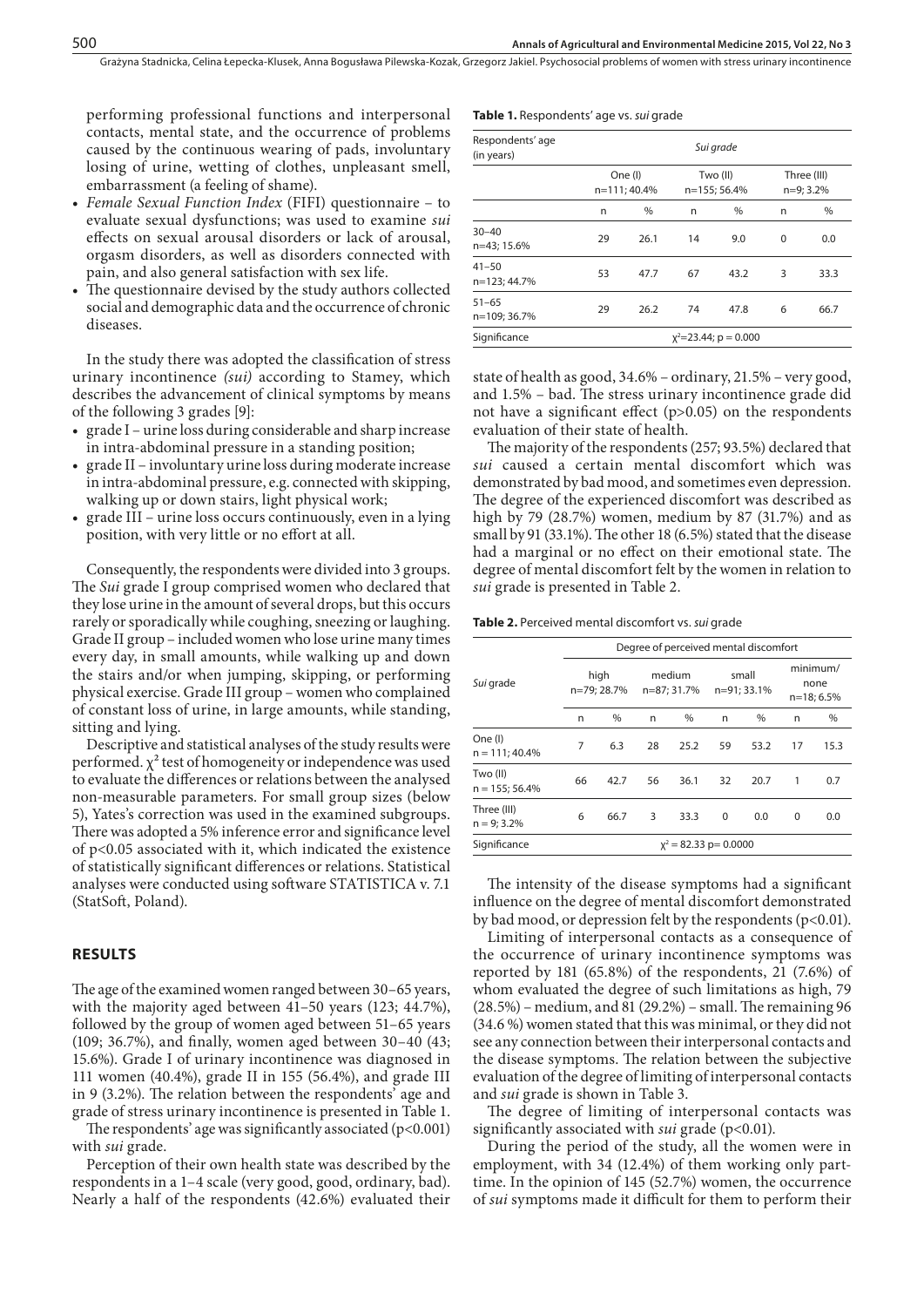Grażyna Stadnicka, Celina Łepecka-Klusek, Anna Bogusława Pilewska-Kozak, Grzegorz Jakiel . Psychosocial problems of women with stress urinary incontinence

**Table 3.** Degree of limiting of interpersonal contacts vs. *sui* grade

|                              |                    | Degree of limiting of interpersonal contacts |    |                       |    |                      |                                  |      |  |  |  |
|------------------------------|--------------------|----------------------------------------------|----|-----------------------|----|----------------------|----------------------------------|------|--|--|--|
| Sui grade                    | high<br>n=21; 7.6% |                                              |    | medium<br>n=79; 28.5% |    | small<br>n=81; 29.2% | minimum/<br>none<br>n=96; 34.6 % |      |  |  |  |
|                              | n                  | $\%$                                         | n  | %                     | n  | %                    | n                                | $\%$ |  |  |  |
| One (I)<br>$n = 111; 40.4%$  | $\Omega$           | 0.0                                          | 9  | 7.9                   | 41 | 36.3                 | 61                               | 55.7 |  |  |  |
| Two (II)<br>$n = 155; 56.4%$ | 17                 | 11.0                                         | 66 | 42.6                  | 39 | 25.2                 | 32                               | 21.3 |  |  |  |
| Three (III)<br>$n = 9; 3.2%$ | 4                  | 44.4                                         | 4  | 44.4                  | 1  | 11.1                 | $\Omega$                         | 0.0  |  |  |  |
| Significance                 |                    | $x^2 = 84.75$ p= 0.0000                      |    |                       |    |                      |                                  |      |  |  |  |

jobs, and the remaining 130 (%) said that the symptoms had a marginal or no effect on their jobs. The relation between the evaluation of the degree of difficulties in professional life and *sui* grade is presented in Table 4.

Table 4. Evaluation of the degree of difficulties in professional life vs. *sui* grade

|                              |                     | Degree of difficulties in professional life |                       |      |                      |      |    |                                  |  |  |  |  |
|------------------------------|---------------------|---------------------------------------------|-----------------------|------|----------------------|------|----|----------------------------------|--|--|--|--|
| Sui grade                    | high<br>$n=8; 2.9%$ |                                             | medium<br>n=41; 14.9% |      | small<br>n=96; 34.9% |      |    | minimum/<br>none<br>n=130; 47.3% |  |  |  |  |
|                              | n                   | $\%$                                        | n                     | %    | n                    | $\%$ | n  | %                                |  |  |  |  |
| One (I)<br>$n = 111; 40.4%$  | $\Omega$            | 0.0                                         | 9                     | 8.1  | 39                   | 35.1 | 63 | 56.8                             |  |  |  |  |
| Two (II)<br>$n = 155; 56.4%$ | 7                   | 4.5                                         | 25                    | 16.1 | 56                   | 36.1 | 67 | 43.2                             |  |  |  |  |
| Three (III)<br>$n = 9:3.2%$  | 1                   | 11.1                                        | 7                     | 77.8 | 1                    | 11.1 | 0  | 0.0                              |  |  |  |  |
| Significance                 |                     | $x^2 = 42.57$ p= 0.0000                     |                       |      |                      |      |    |                                  |  |  |  |  |

The occurrence of difficulties in the respondents' professional lives was significantly associated  $(p<0.01)$  with the grade of advancement of urinary incontinence clinical symptoms.

Continuous wearing of pads, wetting of clothes, unpleasant smell and inevitable feeling of embarrassment (feeling of shame) were the problems of more than a half (58.6%) of the surveyed patients with *sui* grades II and III, and for 37.6% with grade I. The relation between *sui* grade and the characteristics described above was significant ( $p$ <0.05).

In the period of the study, sexual activity was confirmed by 68.7% women, and 31.3% respondents denied having any form of sex life. No statistically significant relation was found between the intensity of *sui* symptoms and sexual activity of the surveyed women (p>0.05).

Of the 182 sexually active women, 158 (86.8%) admitted to having orgasms during sexual intercourse, 35 (19.2%) of whom always or nearly always reached orgasms, 37 (20.3%) in over a half of the intercourses; 43 (23.6%) in nearly a half of the intercourses; 43 (23.6%) in less than a half of the intercourses. The remaining 24 (13.2%) stated that they hardly ever or never had orgasms (Tab. 5).

Sui grade was significantly associated (p<0.05) with the declared frequency of achieving orgasms in sexual intercourse.

The respondents evaluated their satisfaction with sex life differently: very satisfying sex life was reported by 36 (19.8%)

Table 5. Sui grade vs. frequency of reaching orgasm during sexual intercourse

|                              |                              |       |          |                         |    |                         | Frequency of reaching orgasm |                         |    |                         |  |  |  |  |  |
|------------------------------|------------------------------|-------|----------|-------------------------|----|-------------------------|------------------------------|-------------------------|----|-------------------------|--|--|--|--|--|
| Sui grade                    | Α<br>$n = 35;$               |       |          | B<br>$n = 37;$<br>20.3% |    | C<br>$n = 43;$<br>23.6% |                              | D<br>$n = 43:$<br>23.6% |    | E<br>$n = 24$ ;<br>13.2 |  |  |  |  |  |
|                              |                              |       |          |                         |    |                         |                              |                         |    |                         |  |  |  |  |  |
|                              |                              | 19.2% |          |                         |    |                         |                              |                         |    |                         |  |  |  |  |  |
|                              | n                            | %     | n        | %                       | n  | %                       | n                            | $\%$                    | n  | %                       |  |  |  |  |  |
| One (I)<br>$n = 79; 43.4%$   | 17                           | 21.5  | 21       | 26.6                    | 17 | 21.5                    | 19                           | 24.1                    | 5  | 6.3                     |  |  |  |  |  |
| Two (II)<br>$n = 98; 53.8%$  | 18                           | 18.4  | 16       | 16.3                    | 25 | 25.5                    | 23                           | 23.5                    | 16 | 16.3                    |  |  |  |  |  |
| Three (III)<br>$N = 5; 2.8%$ | $\Omega$                     | 0.0   | $\Omega$ | 0.0                     | 1  | 20.0                    | 1                            | 20.0                    | 3  | 60.0                    |  |  |  |  |  |
| Significance                 | $x^2 = 16.74$ ; p = 0.032927 |       |          |                         |    |                         |                              |                         |    |                         |  |  |  |  |  |

A – always or almost always; B – in more than a half of intercourses; C – in about a half of intercourses; D – in less than a half of intercourses; E – almost never or never

of the respondents, satisfying by 52 (28.6%), equally frequent satisfying and not satisfying intercourses were reported by 53 (29.1%) women, 27 (14.8%) women admitted to having little satisfaction from their sex life, and 14 (7.7%) were completely dissatisfied (Tab. 6).

**Table 6.** General satisfaction with sex life vs. s*ui* grade

| Sui grade                    |                | Sex life                      |    |                    |    |                         |    |                          |                |                       |  |  |
|------------------------------|----------------|-------------------------------|----|--------------------|----|-------------------------|----|--------------------------|----------------|-----------------------|--|--|
|                              | Α<br>$n = 36;$ |                               | B  |                    |    | C<br>$n = 53;$<br>29.1% |    | D<br>$n = 27$ :<br>14.8% |                | E<br>$n = 14$<br>7.7% |  |  |
|                              |                |                               |    | $n = 52;$<br>28.6% |    |                         |    |                          |                |                       |  |  |
|                              |                | 19.8%                         |    |                    |    |                         |    |                          |                |                       |  |  |
|                              | n              | %                             | n  | %                  | n  | $\%$                    | n  | %                        | n              | %                     |  |  |
| One (I)<br>$n = 79; 43.4%$   | 19             | 24.1                          | 28 | 35.4               | 24 | 30.4                    | 5  | 6.3                      | 3              | 3.8                   |  |  |
| Two (II)<br>$n = 98; 53.8%$  | 17             | 17.4                          | 23 | 23.5               | 28 | 28.6                    | 21 | 21.4                     | 9              | 9.2                   |  |  |
| Three (III)<br>$N = 5; 2.8%$ | 0              | 0.0                           | 1  | 20.0               | 1  | 20.0                    | 1  | 20.0                     | $\overline{2}$ | 40.0                  |  |  |
| Significance                 |                | $X^2 = 19.97$ ; p = 0.0104334 |    |                    |    |                         |    |                          |                |                       |  |  |

*A – very satisfying; B – satisfying; C – equally frequently satisfying and not satisfying; D – slightly satisfying; E – not satisfying*

A statistically significant relation was found between *sui* grade and satisfaction with sex life declared by the respondents (p<0.05).

There was no significant relation between *sui* grade and the incidence of desire and arousal disorders or sexual disorders connected with pain – p>0.05.

## **DISCUSSION**

In accordance with the latest guidelines of the *International Continence Society* (ICS), a well-conducted interview based on standardized questionnaires [10, 11, 12, 13] allows determination of the character and intensity of clinical symptoms of urinary incontinence, and their influence on the psychosocial functioning of women.

Of all the questionnaires used in the study, the *Gaudenz*  questionnaire may cause certain controversies [14, 15, 16]. Some authors claim that it should not be used as an independent tool for diagnosing urinary incontinence [15, 16]. Others, however, maintain that in basic level diagnostics an interview conducted by means of this questionnaire is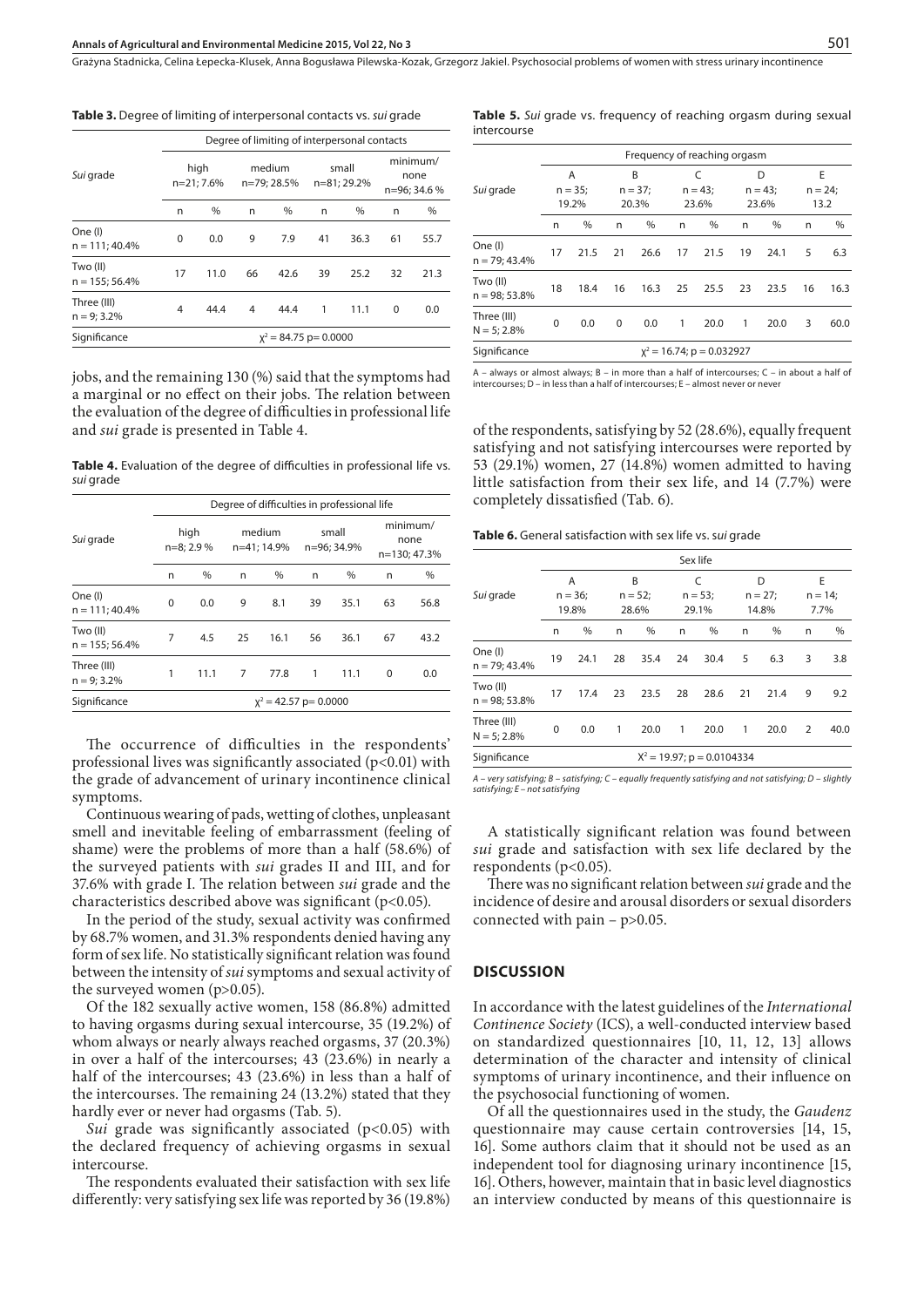truly valuable [11, 14]. In the presented study, the *Gaudenz* questionnaire was only used to determine women's control over holding urine*.* The remaining two questionnaires used in the study, *King's Health* to evaluate women's quality of life, and *Female Sexual Function Index* for diagnosing sexual function disorders, have documented and unquestionable diagnostic value in their respective areas [12, 13].

Urinary incontinence is often associated with the ageing process of the organism and involutional changes in urogenital organs caused by hypoestrogenism. Clinical experience implies, however, that urinary incontinence also occurs in a high percentage of younger women, including those in employment [1, 8, 17]. The conducted investigations confirm this fact.

The results show that urinary incontinence has an unquestionable influence both on the perception of a general quality of life and also the quality of sex life. Symptoms reported by patients, however, allow determination of the clinical grade of the disease in a highly objective manner. These observations are in accordance with the conclusions of other authors [1, 2, 18].

The studies by Bielicki et al. [18] evaluating the quality of life of women with *sui* discovered a significant relation (p<0.05) between the degree of the symptoms clinical intensity, and the frequency of reporting particular life problems by the respondents. When ailments (urine loss) occurred sporadically, it did not disturb their normal functioning, but when the symptoms became more intense, they were also more troublesome to women and considerably limited their daily life activity. The results presented in the current study in a sense confirm the observations of other authors. The advancement of *sui* clinical symptoms significantly (p<0.05) limited interpersonal contacts, impeded relations with family and friends, caused problems in professional life, and affected the emotional state of the surveyed women. It should be added that the degree of mental discomfort caused by *sui* symptoms was described with almost equal frequency as high, medium or small. Clinical grade of the disease had no significant effect on the subjective evaluation of general health state (p>0.05).

In the group of surveyed women with *sui* symptoms of considerable intensity, there occurred changes in lifestyle, e.g. avoiding leaving home, social meetings, mainly in fear of becoming an object of ridicule. The biggest arduousness, however, was the necessity of wearing pads, to avoid wetting clothes. All of the above caused mental discomfort, which was admitted by the majority of the respondents with clinical grades II and III. Similar results were achieved by other authors [12, 18].

Sexuality is an integral part of human personality. The quality of this sphere of life acquires a special importance in the context of evaluation of sexual health, which combines biological, emotional, intellectual and social aspects of life [19, 20]. However, on the basis of the female sexual response model constructed by Basson, it can be concluded that psycho-emotional factors have a significant effect on satisfaction with sex life in women [21].

Urinary incontinence can lead to the occurrence of various consequences including a feeling of embarrassment, fear, concealing of this fact from the partner, and reducing sexual activity [17]. This can also contribute to avoiding sexual contacts, reducing the frequency of sexual intercourse, decrease in satisfaction with sex life and deterioration of partnership relations [22]. In the presented study, the *sui*  grade had a significant effect on the incidence of orgasm disorders and the women's general evaluation of satisfaction with sex life. Similar results were achieved by other authors [22, 23]. It was of no significance, however, in the questions of desire, arousal, sexual disorders connected with pain, which was not confirmed in the available literature [22, 24]. A review of the literature on the subject implies that sexual disorders occur in approximately 40% of women, and urological problems are the cause in only 5% of women seeking the help of sexuologists [25]. Moreover, such disorders occur at different stages of the sexual response [2, 22, 23, 24].

The presented results show that *sui* has a negative influence on the social, psychological and economic aspects of women's quality of life. Despite the increasing importance of this problem, it still remains underrated and is often treated exclusively in terms of discomfort associated with the sphere of personal hygiene. Many women, especially those who are older, feel ashamed to tell a doctor about their problem, they suffer from it and bear various consequences. In such a situation it is necessary to modify the algorithm of proceeding with women who come for prophylactic tests and, most of all, to increase information and educational actions.

## **CONCLUSIONS**

- 1. The occurrence of urinary incontinence symptoms has an influence on women's quality of life, especially their mental state and interpersonal contacts, and depends on the degree of the symptoms intensity.
- 2.The majority of women with urinary incontinence symptoms fulfil their sexual needs, although many of them feel reduced satisfaction with sexual intercourse.

## **REFERENCES**

- 1. Arnfinn A, Bjarne CE, Steinar H. A study of female urinary incontinence in general practice. Scand J Urol Nephrol. 1996; 30: 465–471.
- 2. [Barber MD](http://www.ncbi.nlm.nih.gov/pubmed?term=%22Barber%20MD%22%5BAuthor%5D), [Dowsett SA](http://www.ncbi.nlm.nih.gov/pubmed?term=%22Dowsett%20SA%22%5BAuthor%5D), [Mullen KJ](http://www.ncbi.nlm.nih.gov/pubmed?term=%22Mullen%20KJ%22%5BAuthor%5D), [Viktrup L.](http://www.ncbi.nlm.nih.gov/pubmed?term=%22Viktrup%20L%22%5BAuthor%5D) The impact of stress urinary incontinence on sexual activity in women. [Cleve Clin J Med.](file:///E:/InstytutMedycynyWsi/AAEM/22_3/_Dane/18_832/javascript:AL_get(this,%20) 2005; 72(3): 225–232.
- 3. Fultz H, Burgio K, Diokno AC, Kinchen KH, Obenchain R, Bump RC. Burden of stress urinary incontinence for community-dwelling women. Am J Obstet Gynecol. 2003; 189: 1275–1282.
- 4. Hunskaar S, Arnold EP, Diokno AC, Herzog AR, Mallett VT. Epidemiology and natural history of urinary incontinence. INT Urogynecol J Pelvic Floor Dysfunct. 2000; 11: 301–319.
- 5. Bo K, Talseth T, Vinsnes A. Randomized controlled trial on the effect of pelvic floor muscle training on quality of life and sexual problems in genuine stress incontinent women. Acta Obstet Gynecol Scand. 2000; 79: 598–603.
- 6. Thom DH, Van Den Eeden SK, Brown JS. Evaluation of parturition and other reproductive variables as risk factors for urinary incontinence in later life. Obstet Gynecol. 1997; 90: 983–989.
- 7. [Fultz NH](http://www.ncbi.nlm.nih.gov/pubmed?term=%22Fultz%20NH%22%5BAuthor%5D), [Herzog AR.](http://www.ncbi.nlm.nih.gov/pubmed?term=%22Herzog%20AR%22%5BAuthor%5D) Self-reported social and emotional impact of urinary incontinence. [J Am Geriatr Soc.](file:///E:/InstytutMedycynyWsi/AAEM/22_3/_Dane/18_832/javascript:AL_get(this,%20) 2001; 49(7): 892–899.
- 8. [Hägglund D,](http://www.ncbi.nlm.nih.gov/pubmed?term=%22H%C3%A4gglund%20D%22%5BAuthor%5D) [Walker-Engström ML,](http://www.ncbi.nlm.nih.gov/pubmed?term=%22Walker-Engstr%C3%B6m%20ML%22%5BAuthor%5D) [Larsson G,](http://www.ncbi.nlm.nih.gov/pubmed?term=%22Larsson%20G%22%5BAuthor%5D) [Leppert J.](http://www.ncbi.nlm.nih.gov/pubmed?term=%22Leppert%20J%22%5BAuthor%5D) Changes in urinary incontinence and quality of life after four years. A populationbased study of women aged 22–50 years. [Scand J Prim Health Care.](file:///E:/InstytutMedycynyWsi/AAEM/22_3/_Dane/18_832/javascript:AL_get(this,%20) 2004; 22(2): 112–117.
- 9. Stamey TA. Urinary incontinence in the Female: The Stamey endoscopic suspension of the vesical neck for stress urinary incontinence. In: NIC. Campbell's Urology, Saunders Company, Philadelphia 1992.p.2829– 2850.
- 10. Fauconnier A, Zareski E, Abichedid J, [Bader G](http://www.ncbi.nlm.nih.gov/pubmed?term=%22Bader%20G%22%5BAuthor%5D), [Falissard B,](http://www.ncbi.nlm.nih.gov/pubmed?term=%22Falissard%20B%22%5BAuthor%5D) [Fritel X.](http://www.ncbi.nlm.nih.gov/pubmed?term=%22Fritel%20X%22%5BAuthor%5D) Dynamic magnetic resonance imaging for grading pelvic organ prolapse